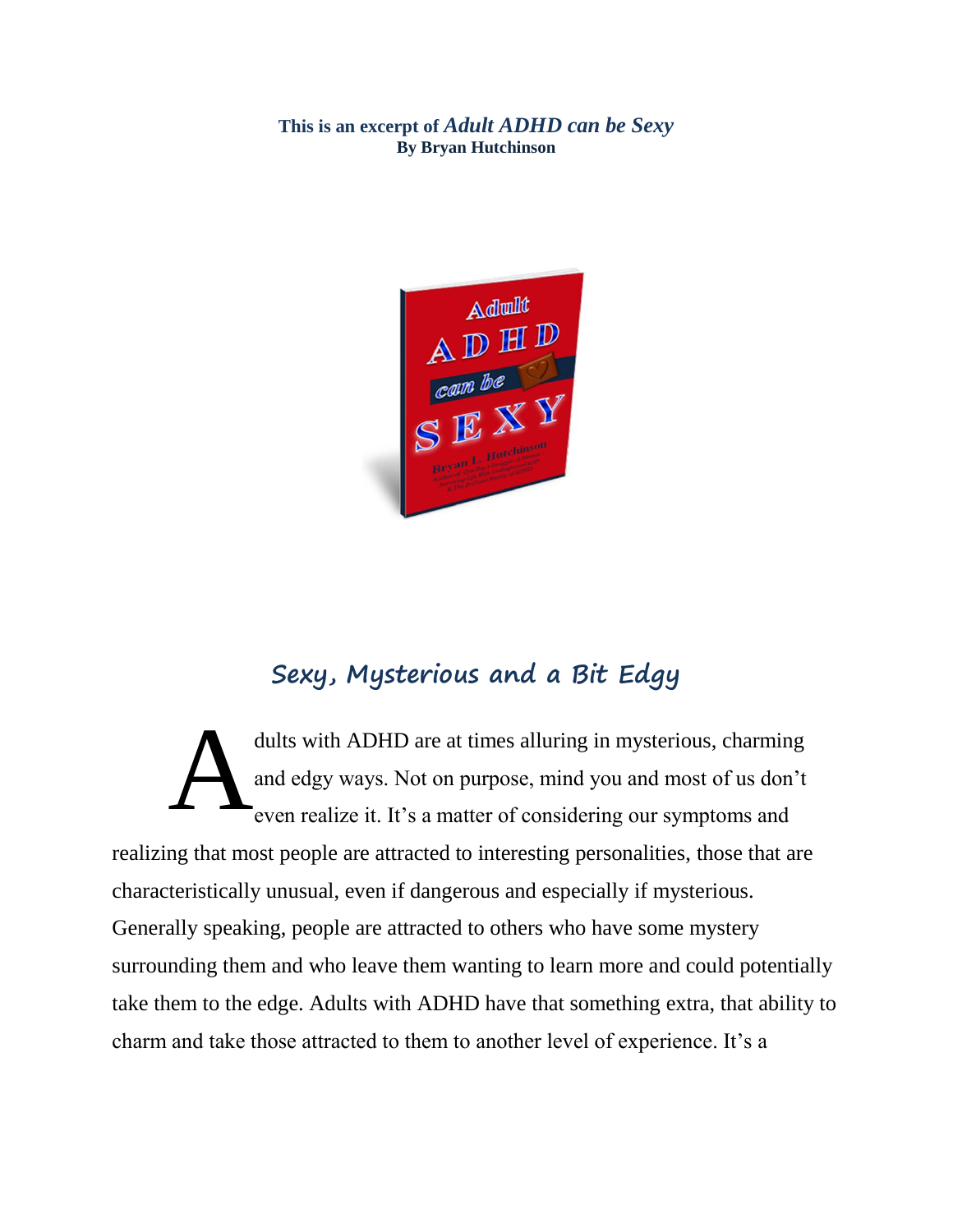sexiness that's compelling because it's a bit edgy, or maybe, in this day and age, more than ever, especially because it's a bit edgy.

I tend to agree with Joan, my wife, when she tells me that she thinks I was attracted to her because she's what I am not. She is organized, on time and generally in control of all the things she juggles on a daily basis. She's my rock. And she was attracted to me because I am always on the edge in one way or another. She found me to be sexy that way. I can and have told her that is absurd and irrational, but be that as it may, that doesn't change the fact she was attracted to me for her own reasons. Just because we don't agree with another's impression of us, that doesn't mean they do not have those impressions.

We may believe that we come across as lazy, unmotivated, inconsiderate and in a sense rebellious. We've probably even been told these things more than once or twice. Not everyone sees things this way and even if they do, they may still think we are sexy. It doesn't have to make sense and it doesn't have to be rational. When it comes to what is attractive in a physical and sexual way, being rational doesn't usually win over emotions and feelings. And who believes love has anything to do with being rational?

As people with ADHD we can be addictive, attractive, seductive and sensitive, emotional and passionate. Like I've said, adults with ADHD can be very sexy, indeed. It's in our very symptoms and traits; examine your own closely and see how they fit or how they can be perceived as sexy by someone else.

I understand that most of us do not see ourselves as sexy and we find more fault with ourselves than most others could ever hope to realize, but that doesn't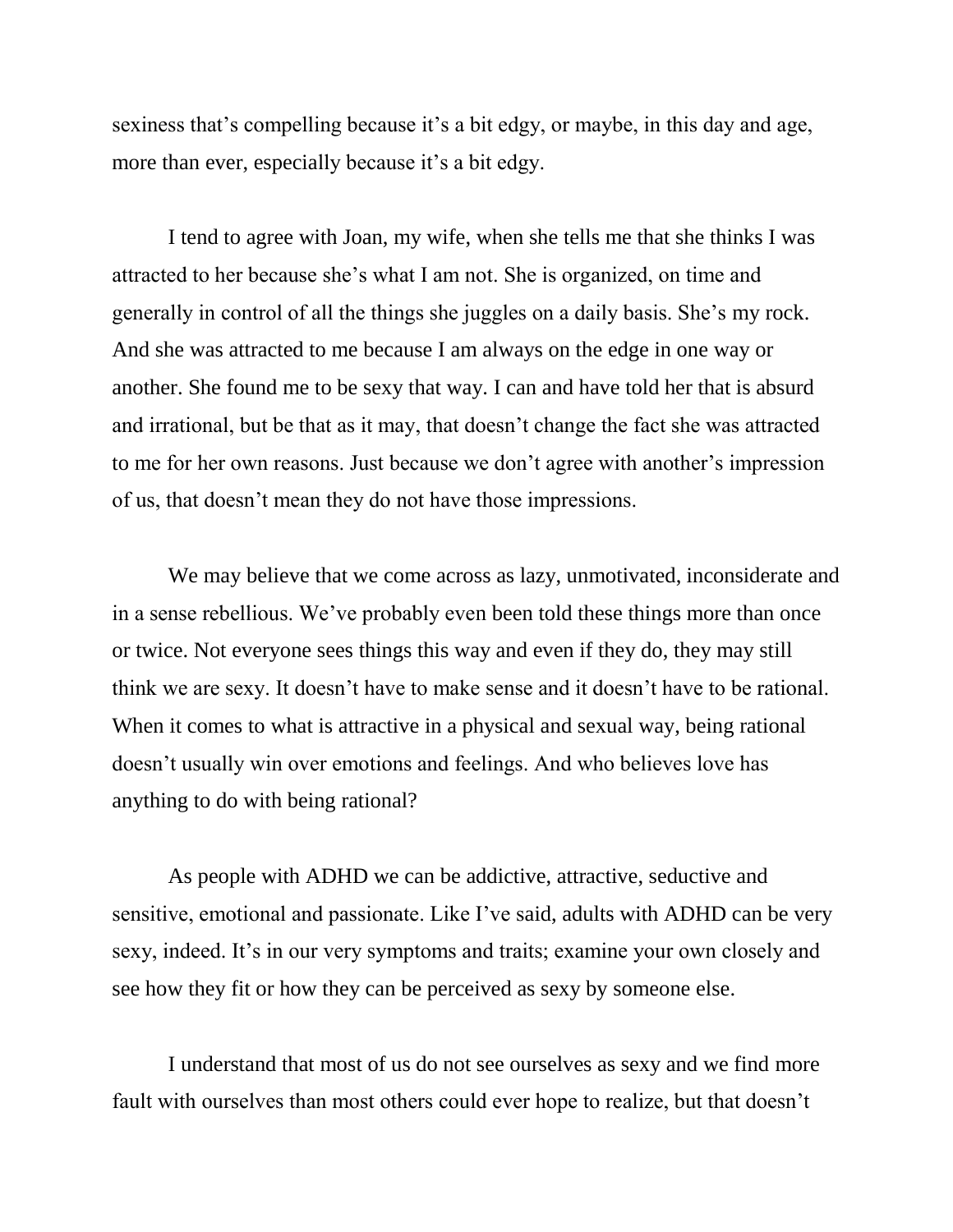mean our inexplicable behavior isn't sexy to others. It's just that most of us with ADHD do not even realize how others may perceive us, especially those who are attracted to us. If you've been punished for your behaviors throughout your life, called lazy, dumb or worthless, you may actually believe those things. It's not your fault. Knowing your ADHD behaviors, you're probably convinced that what others have said is right. I did believe the negative and condescending remarks, and likewise held myself in the lowest esteem possible. I've come quite a long way since then and now see things from more positive perspective, you may see things differently too.

"ADHD *can be* Sexy" is my way of saying we aren't so bad after all, we have qualities and traits which are attractive and at times even charming. I used to think if I beat myself up enough I could get myself to change, to be better, and to live as others believed I should! I assumed everything was my fault and I was somehow making the choice to be the way I was. After all, nobody does anything without choosing to do it – right? I hated myself and couldn't punish myself enough to change. I was determined to be better; to be what others thought I should be… it wasn't a very sexy experience. I didn't feel sexy or in any way attractive and rejected any notion that I had any positive qualities to the point that I would reject any approaches without even realizing it. I tend to think when we believe things in a negative cast, we subconsciously reject anything that challenges our view, because, with our history, it's just a matter of time before the other shoe drops.

Discovering that I have ADHD helped me reframe my beliefs and realize that although the way I was unfairly treated wasn't my fault, no one is to blame. I was taught to believe that I was lazy, dumb and worthless. Despite this, somewhere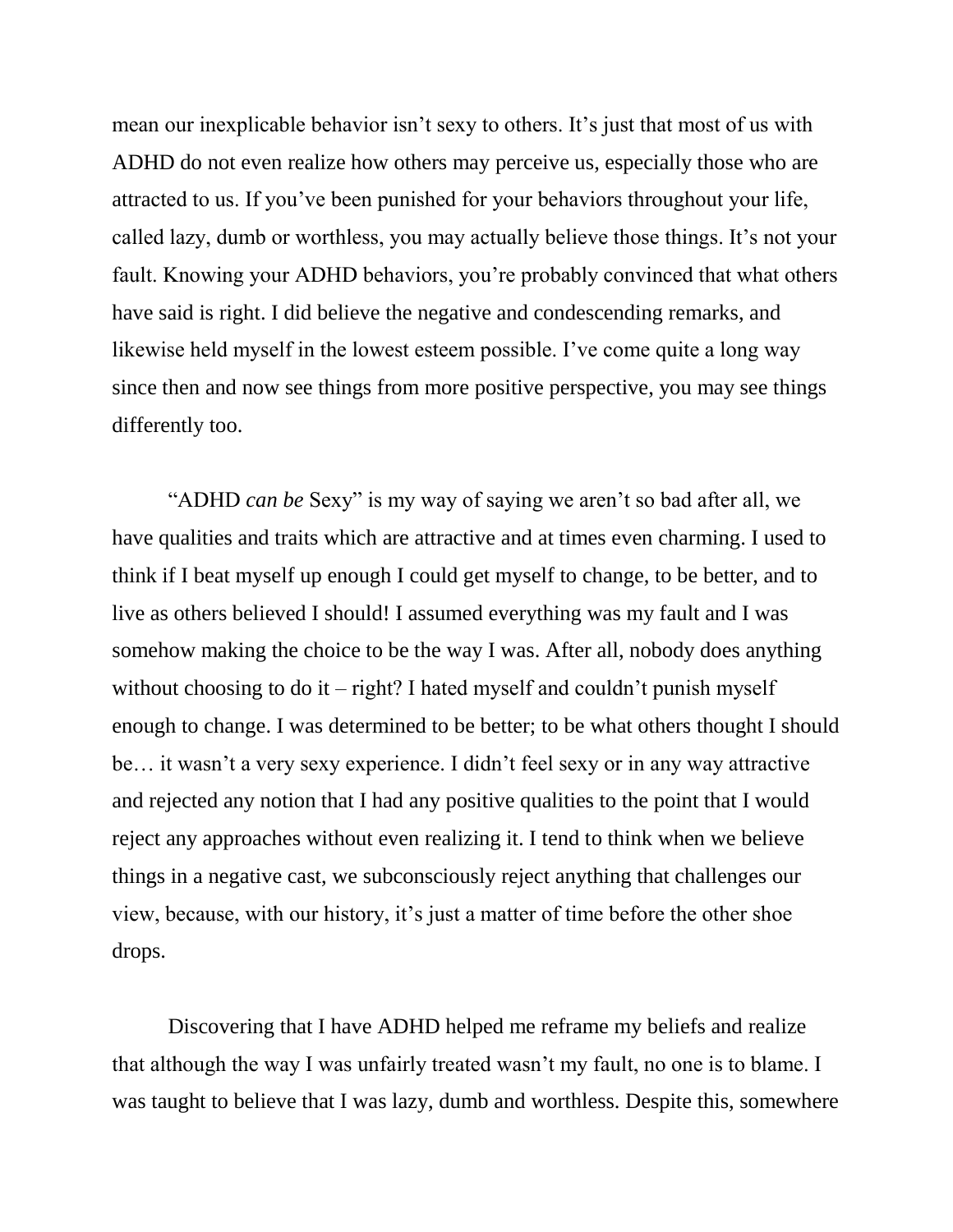deep within me, I always had a sincere desire to be better than I was. Desire isn't enough. I know that now. Still, my diagnosis of ADHD was liberating, but there was still much to learn and I am still learning.

*I am sexy!* Maybe you are too? Besides yourself, who's to say you are not? When I say I am sexy, I am saying that I have value for myself. That I can achieve things in *my way* and although I may think differently, and I may be wired differently doesn't mean I am less than anyone else. Who wants to be ordinary anyway? Being ordinary is average and being average isn't sexy. We may even try to be average to blend in with societal expectations and get along. Living a life less ordinary in your own way, is very sexy. Adults with ADHD are capable of the extraordinary if they choose; each is a potential kaleidoscope of interesting and sexy characteristics awaiting discovery.

**~~~~~~~~~ End of Sample Chapter ~~~~~~~~~~**

Please feel free to share this sample chapter of *Adult ADHD can be Sexy* with anyone, you can email it and/or post it to your website or webpage.

To Purchase the complete book (299 pages) *Adult ADHD can be Sexy* [Click Here](http://www.adderworld.com/blog1/books-by-bryan-hutchinson/) or visit [www.ADDerWorld.com](http://www.adderworld.com/)

Other books by Bryan Hutchinson on next page.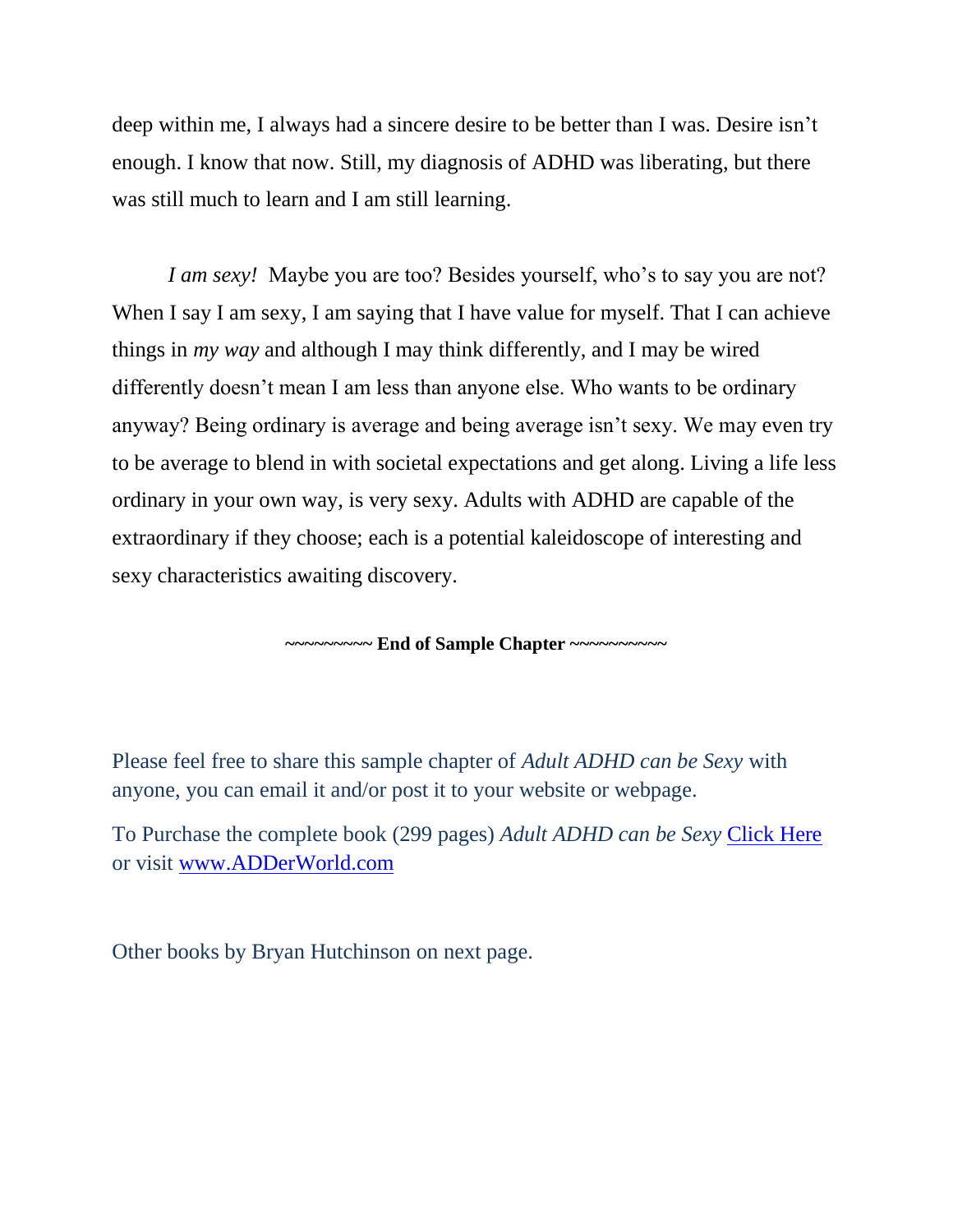

*"In his compelling memoir, Bryan Hutchinson writes about his life-long experiences with Attention Deficit/Hyperactivity Disorder in a highly engaging and brutally honest manner. The reader will be moved by Bryan's experiences, fascinated by the twists and turns of his life, and impressed with his incredible resilience and his admirable determination to help others with this disorder. Bryan maintains a wildly successful website, ADDer World Anything and Everything ADHD, which has over 1,900 members and is a tremendous source of information and support. I have nothing but great admiration for Bryan and the assistance that he selflessly provides to AD/HD adults around the world."*

Catherine Avery, Ph.D. Author of *Life at Full Throttle, AD/HD in Adults*

"Bryan's memoir is riveting. Heartbreaking at times, heartwarming at others, if you are looking for a guide through your own or your child's ADHD, you'll find it here."

Dr. Lara Honos-Webb

Author of *The Gift of ADHD* and *Listening to Depression*